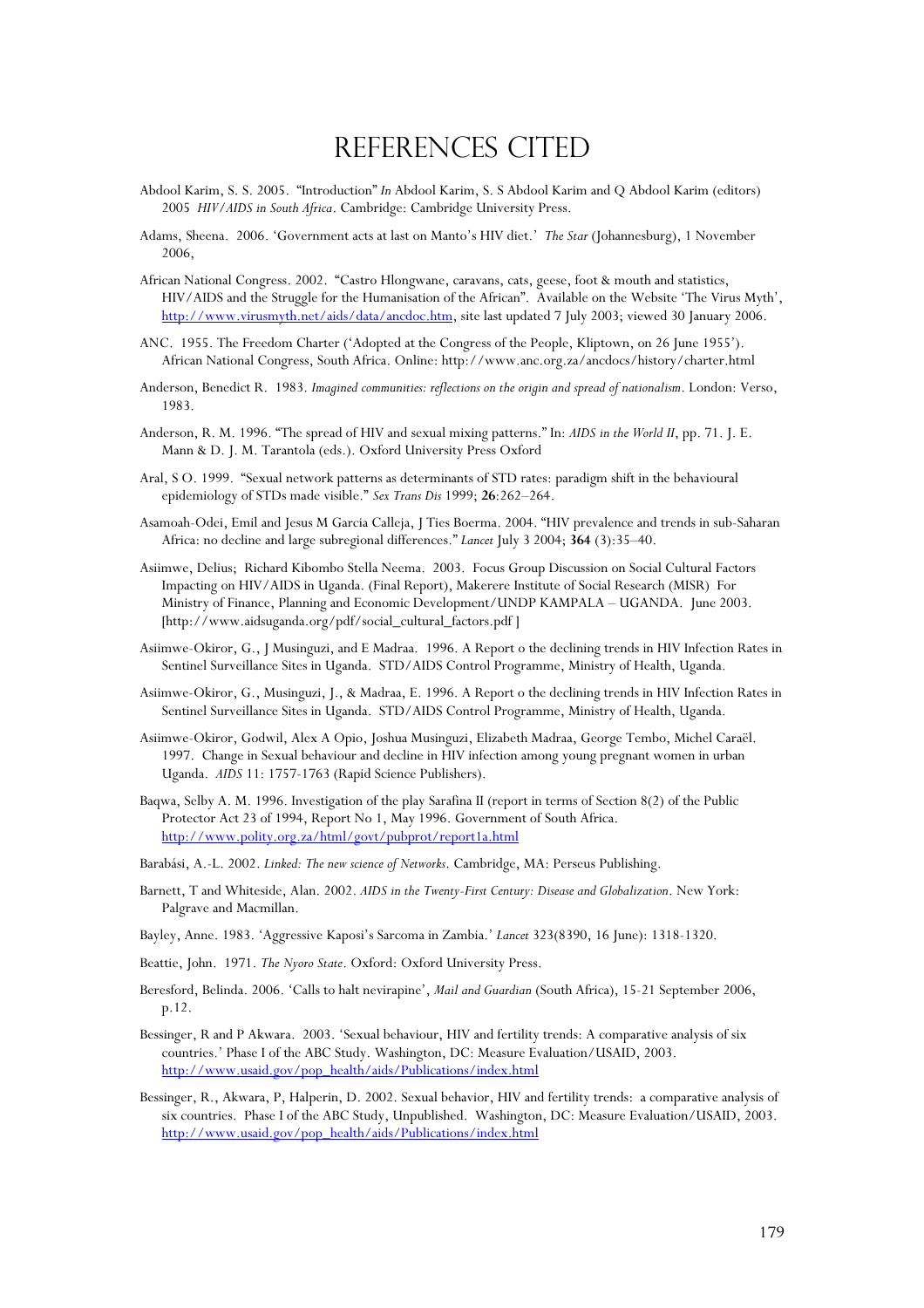- Bishai, David, and Priya Patil, George Pariyo, and Ken Hill. 2006. The Babel Effect: Community Linguistic Diversity and Extramarital Sex in Uganda. *AIDS and Behavior* 10(4): 351–361 DOI 10.1007/s10461-006- 9118-2
- Brown, David. 2005. News: Uganda's AIDS Decline Attributed to Deaths. *Washington Post*, 24 February 2005.

Buchanan, Mark. 2002. *Small world: uncovering nature's hidden networks*. London: Weidenfeld and Nicolson.

- Budlender D, Chobokoane N, Simelane S. 2004. Marriage patterns in South Africa: Methodological and substantive issues. *South Africa Journal of Demography* June 2004**; 9**(1):1–25.
- Butler, Anthony. 2005. South Africa's HIV/AIDS Policy, 1994–2004: How can it be explained? *African Affairs* 104(417): 591–614.
- Caldwell JC, Caldwell P, Orubuloye I O. 1992. The family and sexual networking in sub-Saharan Africa: Historical and regional differences and present-day implications. *Population Studies* Nov. 1992: **46**(3): 385–410.
- Caldwell JC, Caldwell P, Quiggin P. 1989. The social context of AIDS in sub-Saharan Africa. *Popluation and Development Review*, June 1989; **15**(2):185–234.
- Caldwell JC, Caldwell P, Quiggin P. 1991. The African sexual system: reply to Le Blanc et al. *Population and Development Review* Sept., 1991; **17**(3):506–515.
- Caldwell JC, Caldwell P. 1996. Toward and Epidemiological Model of AIDS in Sub-Saharan Africa. *Social Science History* 20(4): 559–591.
- Caldwell, JC. 2005. Rethinking the African AIDS Epidemic. *Population and Development Review* 26(1):117-135. March 2005.

Cameron, Edwin. 2005. *Witness to AIDS*. Cape Town: Tafelberg Publishers.

- Campbell, Catherine. 2003. *'Letting them die': why HIV/AIDS intervention programmes fail*. Oxford: James Currey.
- Carswell JW, Sewankambo N, Lloyd G, Downing RG. 1986. How long has the AIDS virus been in Uganda? (Letter to the editor). *The Lancet*. 327 (8491): 1217, 24 May 1986
- Center for Disease Control. 1981. 'Pneumocystis Pneumonia- Los Angeles', *MMWR Weekly*, June 5, 30 (21); 1-3
- Center for Disease Control. 1982. Current Trends Update on Acquired Immune Deficiency Syndrome (AIDS) -- United States. *MMWR Weekly* (September 24, 1982) 31(37);507-508,513-514 [online: http://www.cdc.gov/mmwr/preview/mmwrhtml/00001163.htm ]
- Centers for Disease Control. 1984. 'Acquired Immunodeficiency Syndrome (AIDS), Weekly Surveillance Report-United States', December 31. CDC: AIDS Activity, Center for Infectious Diseases
- Centre for Development and Enterprise. 2005. Land Reform in South Africa: A 21<sup>st</sup> Century Perspective. Research report No. 14, June. Johannesburg: Centre for Development and Enterprise [CDE]. http://www.cde.org.za/pdf/Land\_Reform.pdf
- Centre for Disease Control. 2001. First Report of AIDS. *MMWR Weekly* June 01, 2001 / 50(21);429 [ http://www.cdc.gov/mmwr/preview/mmwrhtml/mm5021a1.htm ]
- Chirambo, K and Caesar M (editors). 2003. *AIDS and governance in Southern Africa: Emerging theories and perspectives*. Report of the IDASA/UNDP regional governance and AIDS forum, April 2-4 2003. Cape Town: Institute for Democracy in South Africa (IDASA).
- Church of the Province of Uganda, and World Learning, Inc. 1995. Church Human Services Prevention (CHUSA) Project. Follow-up Evaluation Report, July 1995. Church Human Services, The Church of the Province of Uganda and World Learning, Inc.
- CNN. 2001. S. Africa facing child rape crisis. November 26, 2001 Posted: 3:55 AM EST (0855 GMT). [http://archives.cnn.com/2001/WORLD/africa/11/26/safrica.rape/
- Collins, Terri and Jonathan Stadler. 2001. 'Love, Passion and Play: Sexual meaning among youth in the northern Province of South Africa'. *Journal des Anthropologues, 82-83,* 325-338.
- Colvin M, Dawood S, Kleinschmidt I, Mullick S, Lallo U. 2001. Prevalence of HIV and HIV-related diseases in the adult medical wards of a tertiary hospital in Durban, South Africa. *Int J STD AIDS*. 2001 Jun;12(6):386-9.
- Comaroff, John and Jean Comaroff. 1992. *Ethnography and the historical imagination: Studies in the ethnographic imagination*. Boulder: Westview Press.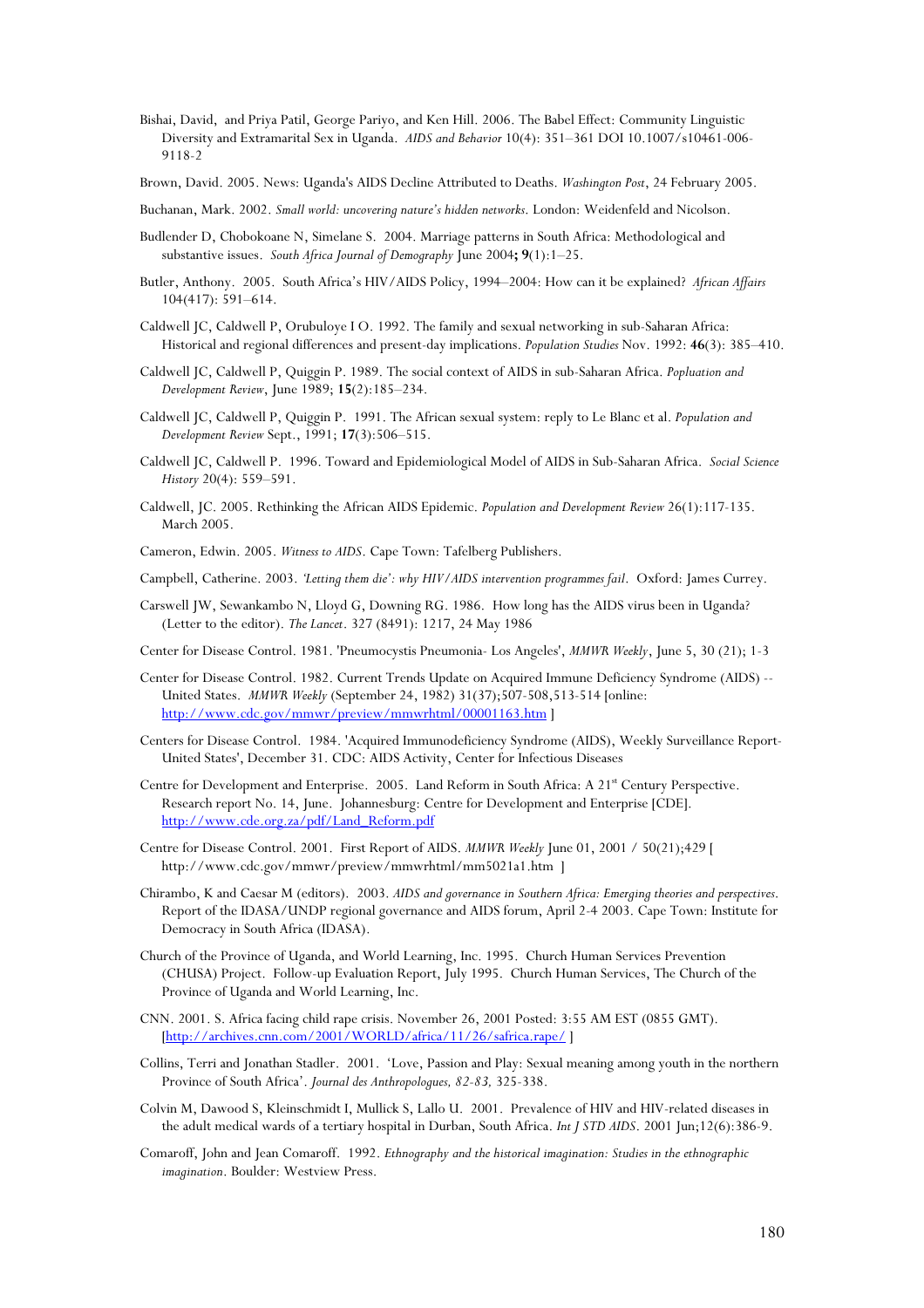- Commission for Africa. 2005. *Our common interest: Report of the Commission for Africa*, March 2005, London; Chapter 6, para. 6. http://www.commissionforafrica.org.
- Cronje F. 2005. Bringing capital to life. *Fast Facts*, Johannesburg: South Africa Institute of Race Relations May 2005; No 5/2005.
- Cullinan, K. 2006. 'Manto Muscled out in palace coup.' *The Sunday Times* (South Africa), 5 November 2006, p. 1.
- De Cock KM; Mbori-Ngacha D and Marum E. 2002. Shadow on the continent: public health and HIV/AIDS in Africa in the 21st century. *The Lancet* 360 (9326, 6 July): 67-72.
- De Cock, K. M., Mbori-Ngacha, D. & Marum, E. 2002. Shadow on the continent: public health and HIV/AIDS in Africa in the 21st century. *The Lancet* 360 (9326, 6 July): 67–72.
- Deane, Nawaal. 2005. The political history of AIDS treatment. *In* Abdool Karim, S. S and Q Abdool Karim (editors) 2005 *HIV/AIDS in South Africa*. Cambridge: Cambridge University Press.
- DHS. 1998. Demographic and Health Survey, South Africa, 1998.
- Dempster, Carolyn . 2001. BBC News, Johannesburg. 'Rape Silent war on SA women'. Tuesday, 9 April, 2002, 11:25 GMT 12:25 UK .

[www.news.bbc.co.uk/hi/english/world/africa/newsid\_1909000/1909220.stm; viewed 11 May 2006.]

- Department of Health, South Africa. 2000. *Summary Report: 1999 Antenatal AIDS survey*. Pretoria: Department of Health, Government of South Africa.
- Doherty T & Colvin M. 2004. 'HIV/AIDS' (Chapter 14). In *South African Health Review 2003/04*. Durban: Health Systems Trust. http://www.hst.org.za/publications/423
- Donham, Don L. 1998 Freeing South-Africa: The Modernization of Male-Male Sexuality in Soweto. *Cultural Anthropology* 13 (1): 3–21
- Doornbos, Martin R. 2001. The Ankole Kingship Controversy: Regalia Galore Revisited. Kampala: Fountain Publishers.
- Dorrington R E, Bradshaw D and Budlender D. 2002. *HIV/AIDS profile of the provinces of South Africa –indicators for 2002.* Centre for Actuarial Research, Medical Research Council and the Actuarial Society of South Africa, 2002.
- Dorrington, R; Bradshaw, D, Johnson L & Budlender D. 2004. *The Demographic Impact of HIV/AIDS in South Africa: National Indicators for 2004*. Cape Town: Centre for Actuarial Research, South African Medical Research Council and Actuarial Society of South Africa.
- Duesberg, Peter & Rasnick D. 1998. The AIDS dilemma: drug diseases blamed on a passenger virus. *Genetica* 104: 85-132
- Duesberg, Peter. 2000. The African AIDS epidemic: new and contagious or old under a new name? Presentation to President Thabo Mbeki's AIDS Panel, 22 June 2000.
- Eglash, Ron. 1999. *African fractals: modern computing and indigenous design*. New Brunswick, NJ: Rutgers University Press, 1999.
- Fallers, L A. 1964. 'Social stratification in traditional Buganda', in LA Fallers, ed., *The King's Men*, London, 1964; pp. 64–117.
- Faloutsos, Michalis and Petros Faloutsos, Christos Faloutsos. 1999. On power-law relationships of the Internet topology. *SIGCOMM '99*: pp. 251–262
- Farmer, Paul, S Lindenbaum, and M D Good. 1993. Women, poverty and AIDS: An introduction. *Culture, Medicine and Psychiatry* 17(4):387–397.
- Farmer, Paul. 1995. 'Culture, Poverty and HIV Transmission in Rural Haiti', In *Culture and Sexual Risk: Anthropological Perspectives on AIDS*, edited by Han ten Brummelhuis and Gilbert Herdt. Amsterdam: Gordon and Breach.
- Ford, Claudia. 2005. *Why do I scream at God for the rape of babies?* Berkeley, CA: North Atlantic Books & Frog
- Forman L, Pillay Y, Sait L. 2004. Health Legislation 1994 2003 (Chapter 2) South African Health Review 2003/04. Durban: Health Systems Trust. http://www.hst.org.za/publications/423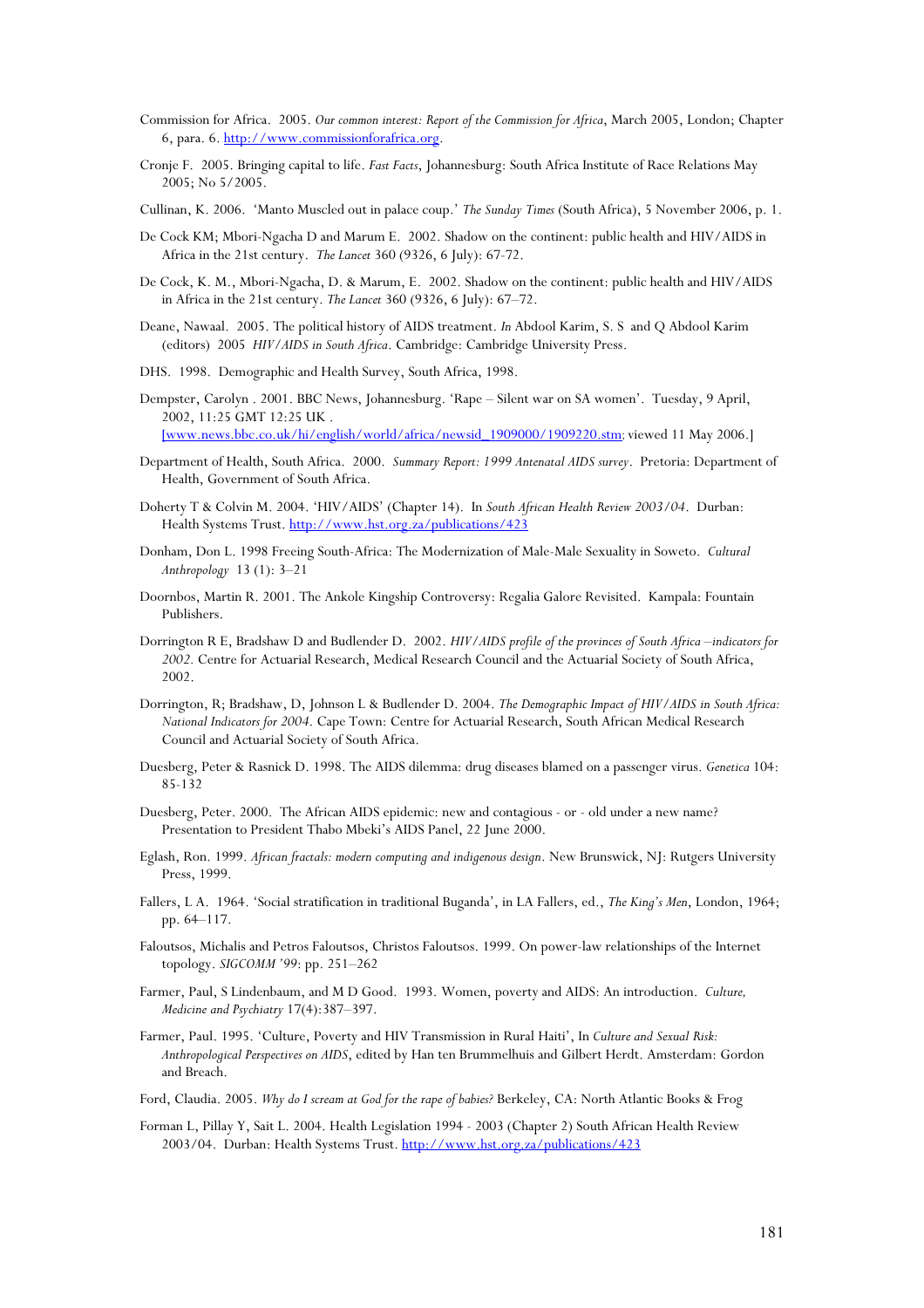- Gear, Sasha. 2005 'Rules of engagement: structuring sex and damage in men's prisons and beyond.' In *Men Behaving Differently: South African Men since 1994*, edited by Graeme Reid and Liz Walker. Cape Town: Double Storey Books.
- Geertz. Clifford. 1983. *Local Knowledge: Further Essays in Interpretive Anthropology*. New York: Basic Books.
- Gladwell, Malcolm. 2000. *The Tipping Point: How small things make a big difference*. London & Boston: Little, Brown.
- Gluckman, Max. 1965. Politics, Law and Ritual in Tribal Society. Chicago: Aldine.
- Gluckman, Max. 1963. Order and Rebellion in Tribal Africa. London: Cohen and West.
- Goody, Jack. 1976. *Production and Reproduction: a comparative study of the domestic domain*. Cambridge: Cambridge University Press.
- Gottlieb M.S., Schroff R., Schanker H.M., Weisman JD; Fan PT; Wolf RA; Saxon A. 1981. 'Pneumocystis carinii pneumonia and mucosal candidiasis in previously healthy homosexual men: evidence of a new acquired cellular immunodeficiency', *The New England Journal of Medicine* (December 1981) 305 (24):1425-31. [Unique Identifier: AIDSLINE MED/82057985; http://www.aegis.com/aidsline/1982/mar/M8230005.html ]
- Gouws, Eleanor and Quarraisha Abdool Karim. 2005. HIV infection in South Africa: the evolving epidemic. Pp. 48–76 *In* Abdool Karim, S. S and Q Abdool Karim (editors) *HIV/AIDS in South Africa*. Cambridge: Cambridge University Press.
- Gray, R.H., Serwadda, S., Kigozi, G., Nalugoda, F., & Wawer, M.J. 2006. Uganda's HIV prevention success: The role of sexual behavior change and the national response. Commentary on Green et al (2006). *AIDS and Behavior* 10(4):
- Green, E.C. 1996a. *Indigenous Healers and the African State*. New York: Pact Publications.
- Green, E.C. 1996b. "Indigenous Knowledge Systems and Health Promotion in Mozambique." in *Indigenous Knowledge and its Uses in Southern Africa*, H. Normann, I. Snyman and M. Cohen, (eds). Institute for Indigenous Theory and Practice. Cape Town: Human Sciences Research Council, pp. 51-65.
- Green, E.C. 1999. *Indigenous Theories of Contagious Disease*. Walnut Creek, Ca.: Altamira Press & London: Sage Press.
- Green, E.C. 1994. *AIDS and STDs in Africa: Bridging the Gap Between Traditional Healers and Modern Medicine*. Boulder, Co. and Oxford, U.K.: Westview Press.
- Green, E.C., Halperin, D.T., Nantulya, V., & Hogle, J. 2006. Uganda's HIV prevention success: The role of sexual behavior change and the national response. *AIDS and Behavior* 10(4): .
- Green, Edward C, Vinand Nantulya, Yaa Oppong, and Teresa Harrison. 2003. 'Literature Review and Preliminary Analysis of 'ABC' Factors (Abstinence, Being faithful or partner reduction, Condom use) in Six Developing Countries. Harvard Centre for Population and Development Studies and USAID. Draft document, 28 January 2003.
- Green, Edward C. 1998. Report on the Situation of AIDS and the Role of IEC in Uganda. [Contracted by Social Impact for the World Bank]
- Guérin, J, Malebranche R, Elie R, Laroche A, Pierre G, Arnoux E, Spira T, Dupuy J, Seemayer T, Péan-Guichard C. 1984. Acquired Immune Deficiency Syndrome: Specific aspects of disease in Haiti. *Annals of the New York Academy of Sciences* 437:254–261.
- Harries, Patrick. 1994. *Work, Culture and Identity: Migrant Labourers in Mozambique and South Africa, c. 1860–1910*. Johannesburg: Witwatersrand University Press.
- Hart, Keith. 2004. 'From bell curve to power law: distributional models between national and world society. *Social Analysis,* **48** (3): 220–225.
- Heald, Suzette 1995. The power of sex: some reflections on the Caldwell's "African sexuality" thesis. *Africa* (London) 65(4):489-505.
- Heald, Suzette. 2006. Abstain or Die: The development of HIV/AIDS policy in Botswana. Journal of Biosocial Science. (2006) 38, 29–41. [doi:10.1017/S0021932005000933]
- Heywood, Mark (editor). 2004. From Disaster to Development: HIV and AIDS in Southern Africa. *Development Update* (South Africa) 5(3), December.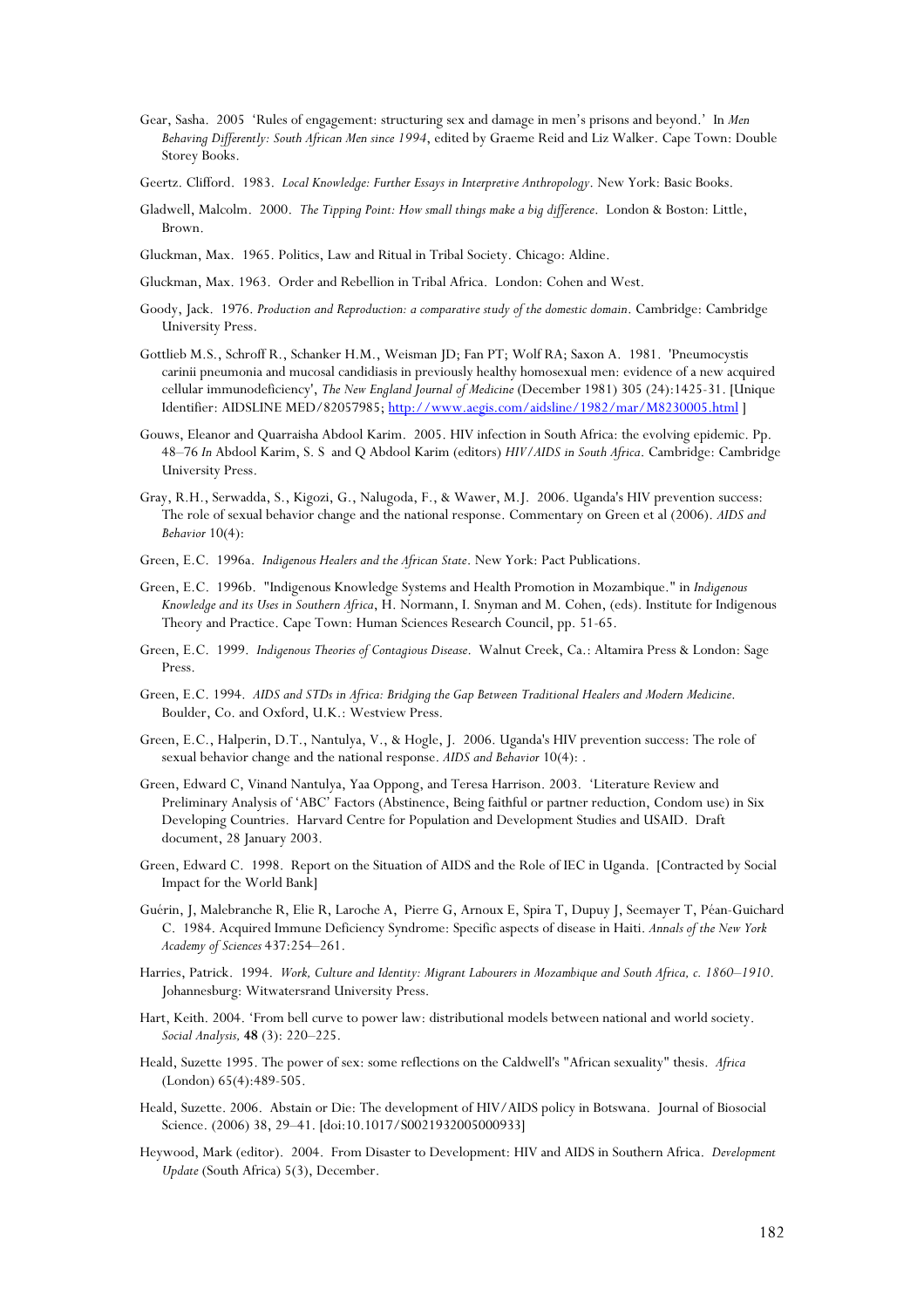- Hogle, Janice A, and Edward C Green, Vinand Nantulya, Rand Stoneburner, John Stover. 2002. *What happened in Uganda? Declining HIV prevalence, behaviour change and the national response: Project lessons learned case study*. USAID Office of HIV/AIDS, Bureau for Global Health, Contract number HRN-C-00-99-00005-00 http://www.usaid.gov/pop\_health/aids/Countries/africa/uganda\_report.pdf.
- Hooper, Edward J. 1990. *Slim: a reporter's own story of AIDS in East Africa*. London: Bodley Head.
- Human Sciences Research Council. 2002. . Pretoria, South Africa: HSRC Press.
- Ijsselmuiden C, Evian C, Matjilla J, Steinberg M, Schneider H. 1993. AIDS in South Africa. *AIDS Soc*. 1993 Jan-Feb;4(2):1, 10-1.
- Iliffe, John. 2002. *East African Doctors: A History of Modern Medicine*. Kampala: Fountain Publishers.
- Ingold, Tim. 1992. Editorial. *Man* (n.s.) 27: 693-696. Page 696.
- Ingstad Bendicte. 1990. The Cultural Construction of AIDS and its consequences for prevention in Botswana. *Medical Anthropology Quarterly* 4(1):28-39.
- Jeannerat, Caroline. 1997. *An Anthropology of Listening: A Study of Discourses on Tradtion, Rituals, and the Situation of Women in Tshiendeuli, Venda, in the Early 1990s*. MA Dissertation, Department of Anthropology, University of the Witwatersrand, Johannesburg, South Africa.
- Johnson S, Hendson W, Crewe-Brown H, Dini L, Frean J, Perovic O, Vardas E. 2000. Effect of human immunodeficiency virus infection on episodes of diarrhea among children in South Africa. *Pediatr Infect Dis J*. 2000 Oct;19(10):972-9.
- Kagimu, M, E Marum et al. 1996. 'Review of AIDS Prevention and Control Activities in Uganda'. IMAU/ Makerere University. November. [review project supported by UNAIDS, UNDP, WHO, USAID, ODA]
- Kagimu, Magid, Elisabeth Marum, Fred Wabire-Mangen, Neema Nakyanjo, Yusuf Walakira, and Janice Hogle. 1998. 'Evaluation of the effectiveness of AIDS health education interventions in the Muslim community in Uganda. *AIDS Education and Prevention*, 10(3):215-228.
- Kagwa, Apolo. 1900. *Ekitabo Kye Basekabaka be Buganda*. Kampala. (1900 & 1901). [Published in translation as 'Kings of Buganda', M.S.M. Kiwanuka, editor and translator (Eastern and Central African Historical Texts, Vol. 1) Nairobi: East African Publishing House 1971].
- Kagwa, Apolo. 1905. *Mpisa Za Baganda*. London, 1905 [published in the U.S.A. as 'Customs of the Baganda'. E.B. Kalibala, trans., M.M. Edel, ed., Columbia University Contributions to Anthropology, Vo. XXII, (N.Y., Columbia University Press, 1934]
- Kamali A, Carpenter LM, Whitworth JAG, Ruberantwari A & Ojwiya A. 2000. Seven year trends in HIV-1 infection rates and changes in sexual behaviour among adults in rural Uganda. *AIDS* 14, 427–434.
- Karim, S. S. Abdool and Q Abdool Karim (editors). 2005. *HIV/AIDS in South Africa*. Cambridge: Cambridge University Press.
- Karlström M. 2004. Modernity and its aspirants: Moral community and developmental eutopianism in Buganda. *Current Anthropology* December 2004; **45**(5):595–619; p. 598.
- Kauffman, Kyle D and David L Lindaur (editors) 2004. *AIDS and South Africa: The social expression of a pandemic*. Houndmills, Basingstoke, Hampshire: Palgrave Macmillan.
- Kaufman CE, de Wet T, Stadler J. 2001. Adolescent pregnancy and parenthood in South Africa. *Studies in Family Planning* (June 2001) 32(2):147-160.
- Kirby, Douglas. 2004. *What Happened in Uganda: An Historical and Causal Analysis*. Unpublished final report, AIDSMark project sponsored by the U.S. Agency for International Development, under the terms of Award No. HRN-A-00-97-00021-00; December 2004*. op cit.*
- Kiwawulo, C. 2006. HIV High in Kawempe-Takuba. *New Vision* (Kampala) November 1, 2006. Online: http://allafrica.com/stories/200611020229.html. Viewed 6 Nov 2006.
- Kohler, Hans-Peter & Stéphane Helleringer. 2006. The Structure of Sexual Networks and the Spread of HIV in Sub-Saharan Africa: Evidence from Likoma Island (Malawi). PARC Working Paper Series WPS 06-02. Population Aging Research Center, University of Pennsylvania. Presented at Population Association of America 2006 Annual Meeting March 30, 2006 - April 1, 2006 Westin Bonaventure Hotel, Los Angeles, California. [Online: http://www.pop.upenn.edu/rc/parc/aging\_center/2006/PARCwps06-02.pdf ]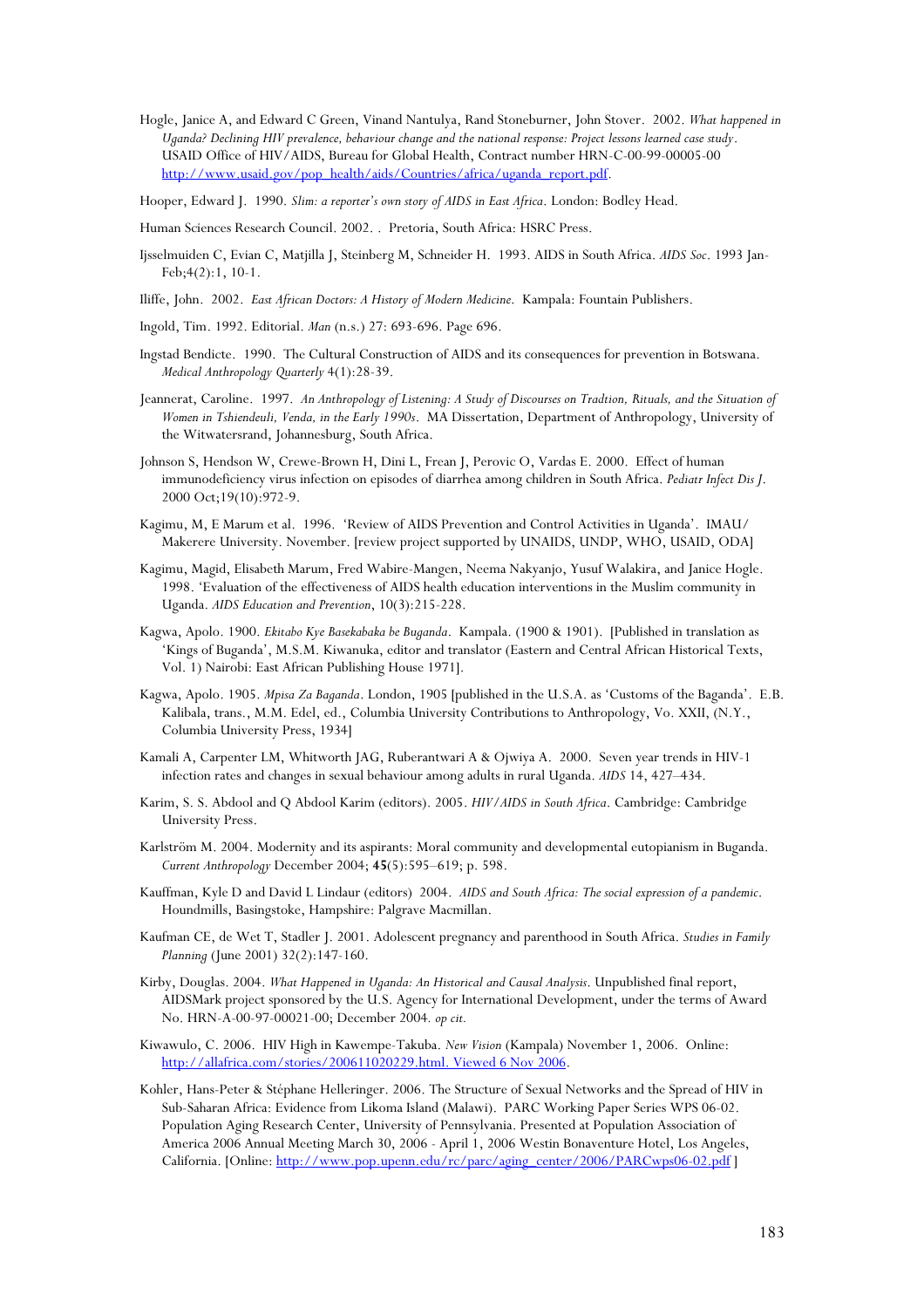- Konde-Lule, J K, M Musagara, S. Musgrave. 1993. 'Focus Group Interviews about AIDS in Rakai District of Uganda.' *Soc. Sci & Med*. 37(5):679-684.
- Kreiss, J. K. et al. 1986. AIDS virus infection in Nairobi prostitutes. Spread of the epidemic to East Africa. *N. Engl. J. Med*. 314, 414–418 (1986).
- Lambeck, M. and Andrew Strathern*.*1988. *Bodies and persons: comparative perspectives from África and Melanésia.* Cambridge: Cambridge University Press.
- Le Carré, John. 2001. *The Constant Gardener*. London : Hodder & Stoughton.
- Leclerc-Madlala Suzanne. 2005. Popular responses to HIV/Aids and policy. *Journal of Southern African Studies* 31 (4):845-856. (December 2005). DOI: 10.1080/03057070500370761
- Leclerc-Madlala, Suzanne 2002 South Africa: prevention means more than condoms. Mail & Guardian, Friday, October 4, 2002.
- Lemey, P; Pybus O G; Wang B; Saksena NK; Salemi M; Vandamme, A-M. 2003. Tracing the origin and history of the HIV-2 epidemic. Proceedings of the National Academy of Science, (May 27, 2003) vol. 100 (no. 11) 6588–6592 [www.pnas.org\_cgi\_doi\_10.1073\_pnas.0936469100 ]
- Leskovec, Jure, Kleinberg, J, Faloutsos, C. 2005. Graphs over time: densification laws, shrinking diameters and possible explanations. *KDD '05*, August 21–24, 2005, Chicago, Illinois, USA. ACM 1-59593-135- X/05/0008.
- Levi-Strauss, Claude. 1952. 'Social Structure', In *Anthropology Today*, edited by Sol Tax. Chicago: The University of Chicago Press.
- Liautaud, B, and Mellon L, Denizé-Vieux, Grand-Pierre R, Mevs M, Nolté C, Pape JW. 1992. Preliminary data on STDs in Haiti. Abstract Number C4302. *VIIIth International Conference on AIDS / IIIrd STD World Congress*. Amsterdam, 19–24 July, 1992.
- Liljeros F, Edling CR, Amaral LAN. 2003. Sexual networks: implications for the transmission of sexually transmitted infections. *Microbes and Infection* (February 2003) **5**(2): 189–196.
- Loconte, Joseph 2003. *The White House Initiative to Combat AIDS: Learning from Uganda. The Heritage Foundation: Backgrounder ( & Executive Summary)*. No. 1692, September 29, 2003 [This paper, in its entirety, can be found at: www.heritage.org/research/africa/bg1692.cfm Produced by the Domestic Policy Studies Department Published by The Heritage Foundation, 214 Massachusetts Ave., NE, Washington, D.C. 20002–4999 (202) 546-4400 heritage.org ]
- Longmore, Laura. 1959. *The Dispossessed: A study of the sex-life of Bantu women in and around Johannesburg*. London: Jonathan Cape.
- Low-Beer, Daniel and Rand L Stoneburner. 2003. Behaviour and communication change in reducing HIV: Is Uganda unique? *African Journal of AIDS Research* 2003; **2**(1):9–12.
- Low-beer, Daniel. 2004. The distribution of early immune deficiency syndrome cases and the conditions for the establishment of new epidemics. *Philosophical Transactions of the Royal Society B: Biological Sciences* 356 (1410), June 29, 2001: 927-931 [DOI: 10.1098/rstb.2001.0877 ] http://www.journals.royalsoc.ac.uk/media/hb5c1xjkqh0uywcenq96/contributions/2/p/n/y/2pnyx66d025 432r4.pdf
- Lwanga, John Baptist and Catherine Othieno. 2005. Childhood Sexuality: Knowledge, attitudes, practices and behavior in Mayuge District (Uganda). Uganda Youth Anti AIDS Association (UYAAS) in Collaboration with International Solidarity Foundation (ISF Finland) http://www.finsolid.fi/easydata/customers/finsolid/files/Pdf/Uganda\_Childhood\_Sexuality.pdf
- Lyons, Maryinez. 1996. *AIDS Prevention and Control Project: Was it Effective, Is it Replicable?* Prepared for World Learning and USAID. (A Summary of Project Evaluations) Final Report March 27 1996.
- Mann J. M 1989 AIDS: A worldwide pandemic. In *Current topics in AIDS*, volume 2, edited by Gottlieb MS, Jeffries DJ, Mildvan D, Pinching, AJ, Quinn TC. Hoboken, NJ: John Wiley & Sons
- Mann, Jonathan M and Tarantola, Daniel (editors). 1996. *AIDS in the World II*. Cambridge, Mass.: Harvard University Press.
- Mann, Jonathan M; Netter, Thomas W; and Tarantola, Daniel (editors). 1992. *AIDS in the World*. Cambridge, Mass.: Harvard University Press.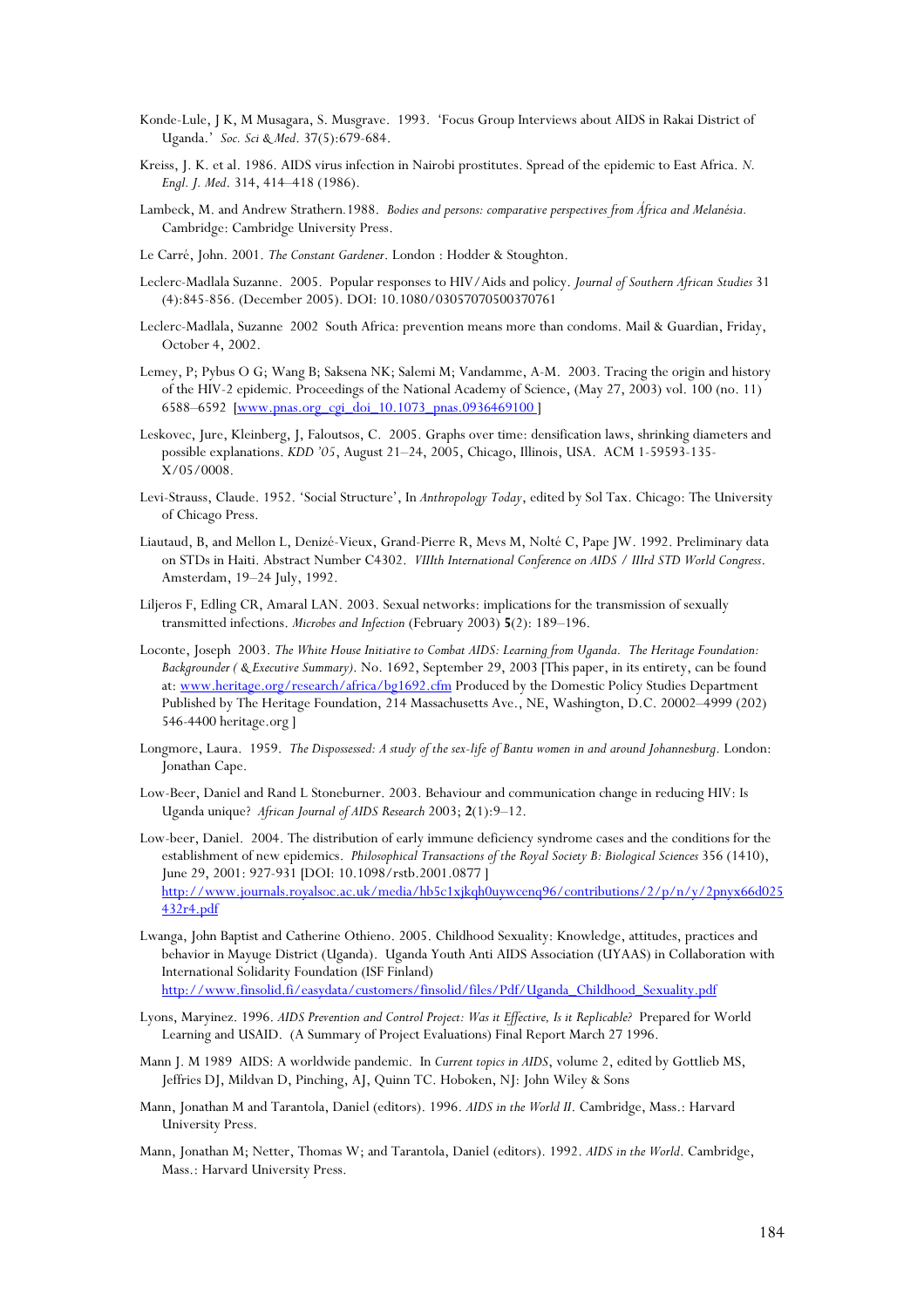- Maquet, J. J. 1961. *The premise of inequality in Ruanda*. London: Oxford University Press for the International Africa Institute.
- Marks, S. 2002. An Epidemic Waiting to Happen', *African Studies*, 61(1): 16.
- Marx Jean L. 1982. 'New disease baffles medical community', *Science* (n.s.) 217 (no. 4560) (August 13 1982): 618-621
- Masur H, Michelis MA, Greene JB, Onorato I, Stouwe RA, Holzman RS, Wormser G, Brettman L, Lange M, Murray HW, Cunningham-Rundles S. 1981. An outbreak of community-acquired Pneumocystis carinii pneumonia: initial manifestation of cellular immune dysfunction. *N Engl J Med*. 305(24):1431-8. [Online: http://www.ncbi.nlm.nih.gov/entrez/query.fcgi?cmd=Retrieve&db=PubMed&list\_uids=6975437&dopt= Abstract ]
- Mbeki, Thabo. 1998. The ANC has no financial stake in Virodene. Online on ANC official website. http://www.anc.org.za/ancdocs/history/mbeki/1998/virodene.html
- Measure DHS+, 2005. South Africa Demographic and Health Survey 1998. http://www.measuredhs.com
- Measure/DHS+ 2002. Uganda Demographic and Household Survery, 2002. Chapter 4. http://www.measuredhs.com
- Merson, M. 2006. Uganda's HIV/AIDS Epidemic: Guest Editorial. *AIDS and Behavior* 10(4): 333–334; July 2006. Published online 2006 July 11. doi: 10.1007/s10461-006-9120-8.
- Meyer, Birgit. 2004. Christianity in Africa: From African Independent to Pentecostal-Charismatic Churches. *Annual Rev. Anthropol*. 2004. 33:447–74 [doi: 10.1146/annurev.anthro.33.070203.143835]
- Meyers TM, Pettifor JM, Gray GE, Crewe-Brown H, Galpin JS. 2000. Pediatric admissions with human immunodeficiency virus infection at a regional hospital in Soweto, South Africa. *J Trop Pediatrics* (August) 46(4):224-30.
- Ministry of Health, Uganda. 1995. *1995 HIV/AIDS Surveillance Report*. STD/AIDS Control Programme, Ministry of Health, Uganda, March 1995.
- Ministry of Health, Uganda. 1996. *1996 HIV/AIDS Surveillance Report*. STD/AIDS Control Programme, Ministry of Health, Uganda, March 1996.
- Ministry of Health, Uganda. 1997. *1997 HIV/AIDS Surveillance Report*. STD/AIDS Control Programme, Ministry of Health, Uganda, March 1997.
- Ministry of Health, Uganda. 2001. *2001 HIV/AIDS Surveillance Report*, STD/AIDS Control Programme, Ministry of Health, Uganda, June 2001.
- Ministry of Health, Uganda. 2002. *2002 HIV/AIDS Surveillance Report*. STD/AIDS Control Programme, Ministry of Health, Uganda, June 2002.
- Ministry of Health, Uganda. 2002. 'Press release on the Uganda HIV/AIDS data'. *The New Vision* (Kampala), Monday July 15, 2002. [released by F. G. Omaswa, Director General Health Services, Minisitry of Health, Uganda: July 11 2002]
- Ministry of Health, Uganda. 2002. 'Condom Distribution Plan (Draft)' September 2002. The Condom Coordination Unit, STD/ACP, Uganda Ministry of Health, Kampala. [provided by Twebese Rukandema, Product Coordinator/Protector & Clear Seven, Commercial Market Strategies, CMS Project. Kampala.]
- Monare, M and Daniels L. 2006. 'Deputy President urges unity in fight against AIDS'., *The Star* (Johannesburg), 20 September 2006, p. 3.
- Moodie T D with Ndatshe V. 1994. *Going for Gold*. Johannesburg: Witwatersrand University Press.
- Morris, Martina, Nelson Sewankambo, Maria Wawer, David Serwada, Bongs Lainjo. (1995). 'Concurrent partnerships and HIV transmission in Rakai District, Uganda' *Abstract (TuC105), 9th International Conference on AIDS and STDs in Africa*. Kampala, Uganda (10-14 December 1995).
- Morris, Martina. 1997. Sexual networks and HIV. *AIDS* **11**, 209–216,
- Mukyala-Mukiika, Rebecca. 2000. 'Traditional leaders and decentralisation'. In *Decentralisation and civil society in Uganda: the quest for good governance*, edited by Apolo Nsibambi. Kampala: Fountain Publishers.
- Mulondo, E. 2006. Complacence Worsens Aids Prevalence. *The Monitor* (Kampala) October 9, 2006. Posted to the web October 9, 2006: http://allafrica.com/stories/200610090159.html. Viewed 6 Nov 2006.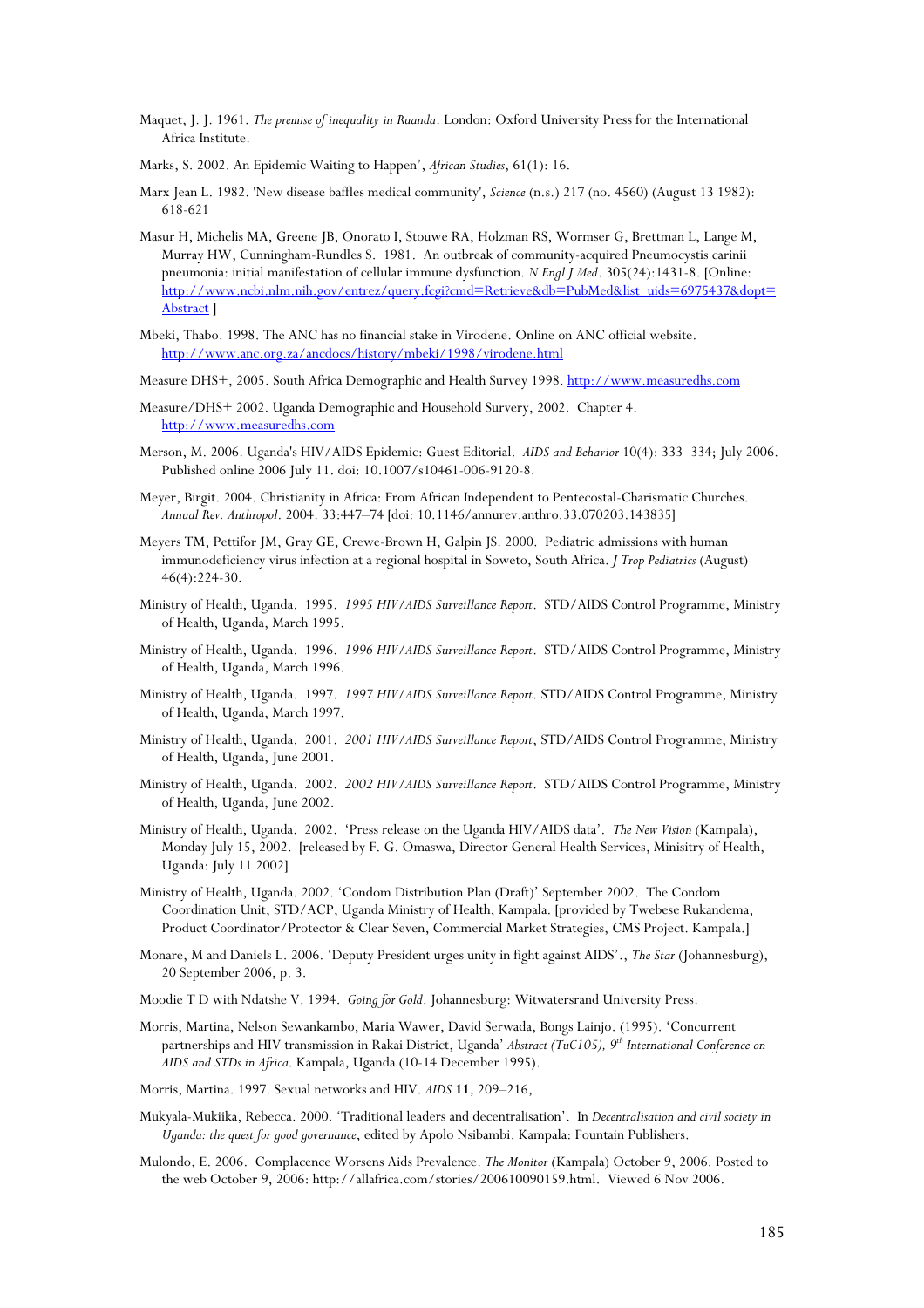- Museveni, Yoweri. 1997. *Sowing the Mustard Seed: The struggle for freedom and democracy in Uganda*. Oxford: Macmillan.
- Nattrass, Nicoli. 2004. *The Moral Economy of AIDS in South Africa*. Cambridge: Cambridge University Press.
- Newton. Laura Foot. 2005. *Tshepang: The Third Testament*. [drama script]. Johannesburg: Wits University Press. ISBN 1 86814 415; 64 pages.
- Niehaus, I. 2001. *Witchcraft, Power and Politics: Exploring the Occult in the South African Lowveld*. London: Pluto Press and Cape Town: David Phillip Publishers.
- Pape, J W and Johnson W. 1988. Epidemiology of AIDS in the Carribean. *Baillière's Clinical Tropical Medicine and Communicable Diseases* 3(1): 31–42.
- Parkhust, Justin O and Louisianna Lush. 2004. The political environment of HIV: lessons from a comparison of Uganda and South Africa. *Social Science & Medicine* 2004 **59**:1913–1924.
- Pillay K, Colvin M, Williams R & Coovadia HM. 2001. Impact of HIV-1 infection in South Africa. *Arch Dis Child*  $85(1):50-1.$
- Posel, Deborah 2003a Getting the Nation Talking about Sex": Reflections on the Politics of Sexuality and 'Nation-Building' in Post-Apartheid South Africa. (Unpublished paper, dated February 2003) Wits Institute for Social and Economic Research, University of the Witwatersrand, Johannesburg.
- Posel, Deborah 2003b A Matter of Life and Death: Revisiting 'Modernity' from the Vantage Point of the 'New' South Africa. (unpublished paper, dated November 2003.) Wits Institute for Social and Economic Research, University of the Witwatersrand, Johannesburg.
- Rasebotsa, Nobantu, Meg Samuelson, Kylie Thomas. 2004. *Nobody ever said AIDS: Stories and poems from southern Africa*. Cape Town: Kwela Press.
- Reid, Richard. 2002. *Political Power in Pre-colonial Buganda*. Oxford: James Currey 2002.
- Rice, Andrew 2004. Enemy's Enemy: Evangelicals v. Muslims in Africa. *The New Republic*, 8 September 2004, pages 18-21
- Richards, AD. 1966. *The Changing structure of a Ganda village*. Kampala: Makerere Institute of Social Research.
- Roberts AD. 1962. The sub-imperialism of the Baganda' *Journal of African History* 1962**; 3**: 435–450.
- Rothenberg RB, Potterat JJ, Woodhouse DE, Muth SQ, Darrow WW, Klovdahl AS. 1998. Social network dynamics and HIV transmission. *AIDS*, **12**, 1529–1536.
- Rothenberg, Richard B, and David M Long, Claire E Sterk, Albert Pach, John J Potterat, Sephen Muth, Julie A Baldwin, Robert T Trotter. 2000. The Atlanta Urban Networks Study: a blueprint for endemic transmission. *AIDS*, **14**, 2191–2200.
- Sahlins, Marshall. 1983 Other times, other customs: the anthropology of history. *American Anthropologist* 85(3):517-544.
- Sahlins, Marshall D. 1985. *Islands of History*. Chicago: The University of Chicago Press.
- Sahlins, Marshall. 1976. *Culture and Practical Reason*. Chicago: The University of Chicago Press.
- Sahlins, Marshall. 1977. *The Use and Abuse of Biology*. Ann Arbor: The University of Michigan Press.
- Sahlins, Marshall. 1981. *Historical Metaphors and Mythical Realities* Ann Arbor: U. of Michigan Press.
- SAIRR. 2006. *Fast Facts*, No. 1/2006, January 2006. Johannesburg: South African Institute of Race Relations.
- Salcedo, Marcela Ospina. 2004. *Discourse and Disease: An analysis of Thabo Mbeki's position on AIDS, 2000-2004*. MA Thesis, Department of Sociology, University of the Witwatersrand, Johannesburg, South Africa.
- Schopper, Doris, Serge Douissantousse, Natal Ayiga, Geroges Ezatirale, Willian Jean Idro and Jacques Homsy. 1995. Village Based AIDS prevention in a rural district in Uganda. *Health Policy and Planning* 10(2):171-180.
- Seidel G. 1996. Confidentiality and HIV status in Kwazulu-Natal, South Africa: implications, resistances and challenges. *Health Policy Plan*. 1996 Dec;11(4):418-27.
- Seligmann, M., L. Chess, J. L. Faheyet al. 1984. AIDS-an immunologic reevaluation. *N. Engl. J. Med*. 311: 1286- 1292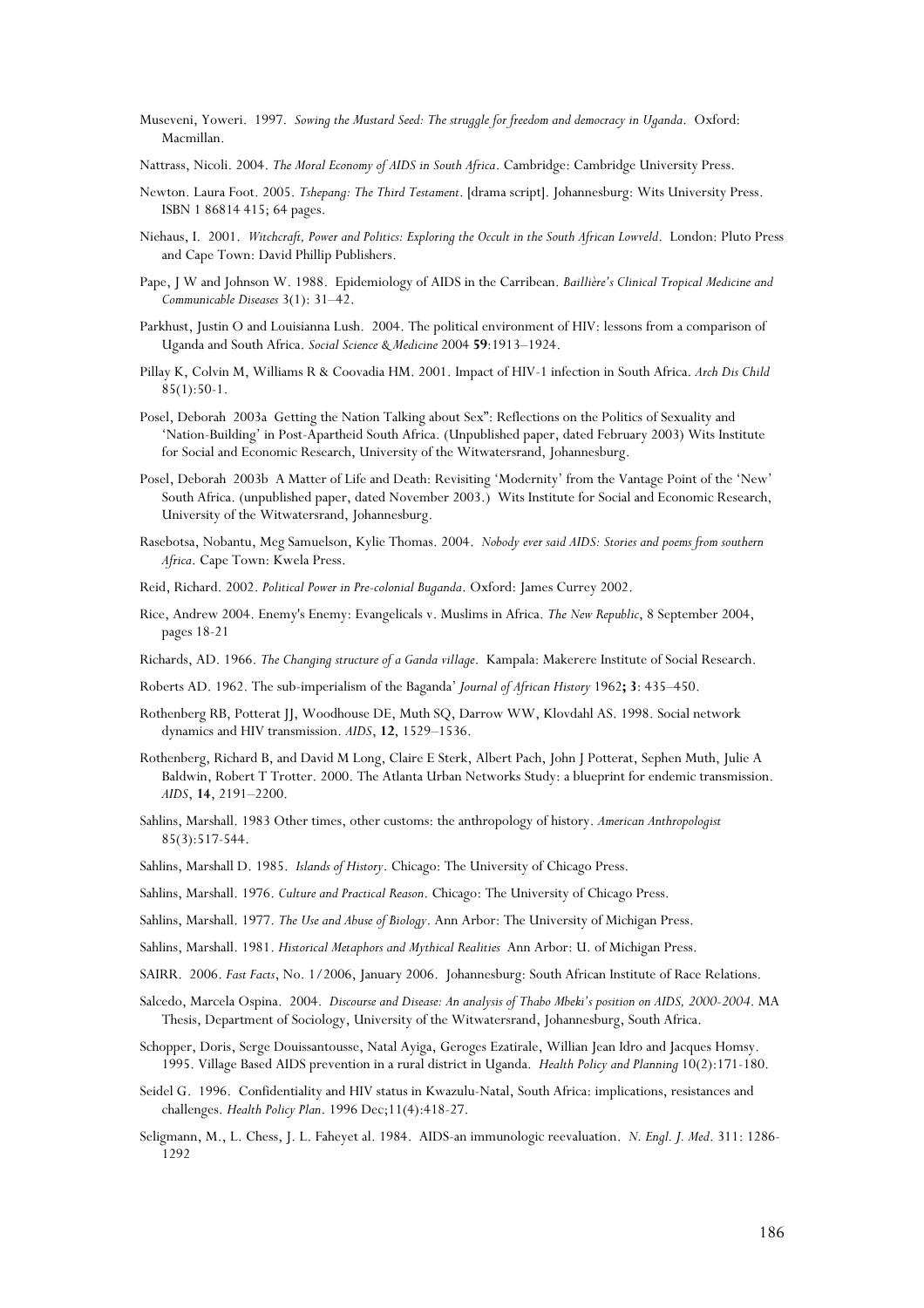- Serwadda, D; Sewankambo, NK; Carswell, JW; Bayley,AC; Tedder, RS; Weiss, RA; Mugerwa, RD; Lwegaba, A; Kirya, GB; Downing, RG; Clayden SA; and Dalgleish, AG. 1985. Slim disease: a new disease in Uganda and its association with HTLV-III infection. *Lancet*. 326, (8460): 849-852, 19 October 1985. [doi:10.1016/S0140- 6736(85)90122-9]
- Shilts, Randy. 2001. *And the Band Played On*. New York: St. Martin's Press.
- Sidley, Pat . 2000. South Africa: Pfizer must yield to HIV people—A report on the campaign to reduce the price of fluconazole. *Business Day* (South Africa), 14 March 2000.
- Soros, Eugene 2006. 'Zuma Trial Heightens Rape Awareness.' Worldpress.com. April 29, 2006 http://www.worldpress.org/Africa/2329.cfm#down
- South Africa, Government of. 2000. HIV/AIDS/STD Strategic Plan for South Africa, 2000-2005. February, 2000. http://www.info.gov.za/otherdocs/2000/aidsplan2000.pdf or http://www.doh.gov.za/docs/policy/aids-plan00-05.pdf
- South African Communication Service. 'Zuma's Response to Sarafina II'. http://www.doh.gov.za/docs/pr/1996/pr0605.html
- South African Department of Health. 2006 *Progress Report on the Declaration of Commitment on HIV and AIDS* to UNGASS (http://www.doh.gov.za/docs/reports-f.html)
- South African Government Information website. 2005. 'Implementation of the Comprehensive Plan on Prevention Treatment and Care of HIV and AIDS: Fact sheet', 23rd November
- South African Institute of Race Relations. 2003. *South Africa Survey 2002/2003*. Johannesburg: South African Institute of Race Relations.
- South African Institute of Race Relations. 2004. *South Africa Survey 2003/2004*. Johannesburg: South African Institute of Race Relations.
- South African Institute of Race Relations. 2005. *Fact Facts* February 2005; No. 2/2005; p.4.
- Ssewanyana, Sarah and Stephen D. Younger. 2005. Infant Mortality in Uganda: Determinants, Trends, and the Millennium Development Goals. Economic Policy Research Centre, Cornell University, January, 2005 [research is supported by SAGA, a cooperative agreement between USAID and Cornell and Clark-Atlanta Universities.

http://www.cfnpp.cornell.edu/images/wp186.pdf#search=%22Uganda%20infant%20mortality%22

- Statistics South Africa. 1998. Marriages and divorces 1996: Statistical release P0307, 17 December 1998. Pretoria, South Africa.
- Stoller, Ann. 1995. 'Placing Race in the History of Sexuality.' In: Race and the Education of Desire. London: Duke University Press.
- Stoneburner, Rand L and Daniel Low-Beer. 2004. Population-level HIV declines and behavioural risk avoidance in Uganda. Science (30 April 2004) **304**:714–718.
- Strogatz, Steven. 2003. Sync: the emergence of spontaneous order. London: Penguin Books.
- Swarns, Rachel L. 2002. Grappling with South Africa's Alarming Increase in the Rapes of Children. New York Times January 29, 2002
- Thornton R. 2003a. Chiefs: Power in a Political Wilderness, in *Grassroots Governance: Chiefs in Africa and the Afro-Caribbean*, edited by Donald Ray. Calgary, Canada: International Association of Schools and Institutes of Administration and University of Calgary Press, 2002
- Thornton, Robert J. 2003b. 'The 'ABC' field study in Uganda.' Unpublished report for AIDSMark project sponsored by the U.S. Agency for International Development, under the terms of Award No. HRN-A-00-97- 00021-00. (September 2003).
- Thornton, Robert. 2002. Traditional Healers, Medical Doctors and HIV/AIDS in Gauteng and Mpumalanga Provinces, South Africa. Report to the Margaret Sanger Institute and Medical Care Development International.
- Thornton, Robert. 1994. South Africa: Countries, Boundaries, Enemies and Friends.' *Anthropology Today* vol.  $10(6) \cdot 7-15$ .

Turner, Victor. 1969. *The ritual process: Structure and anti-structure*. Chicago: Aldine.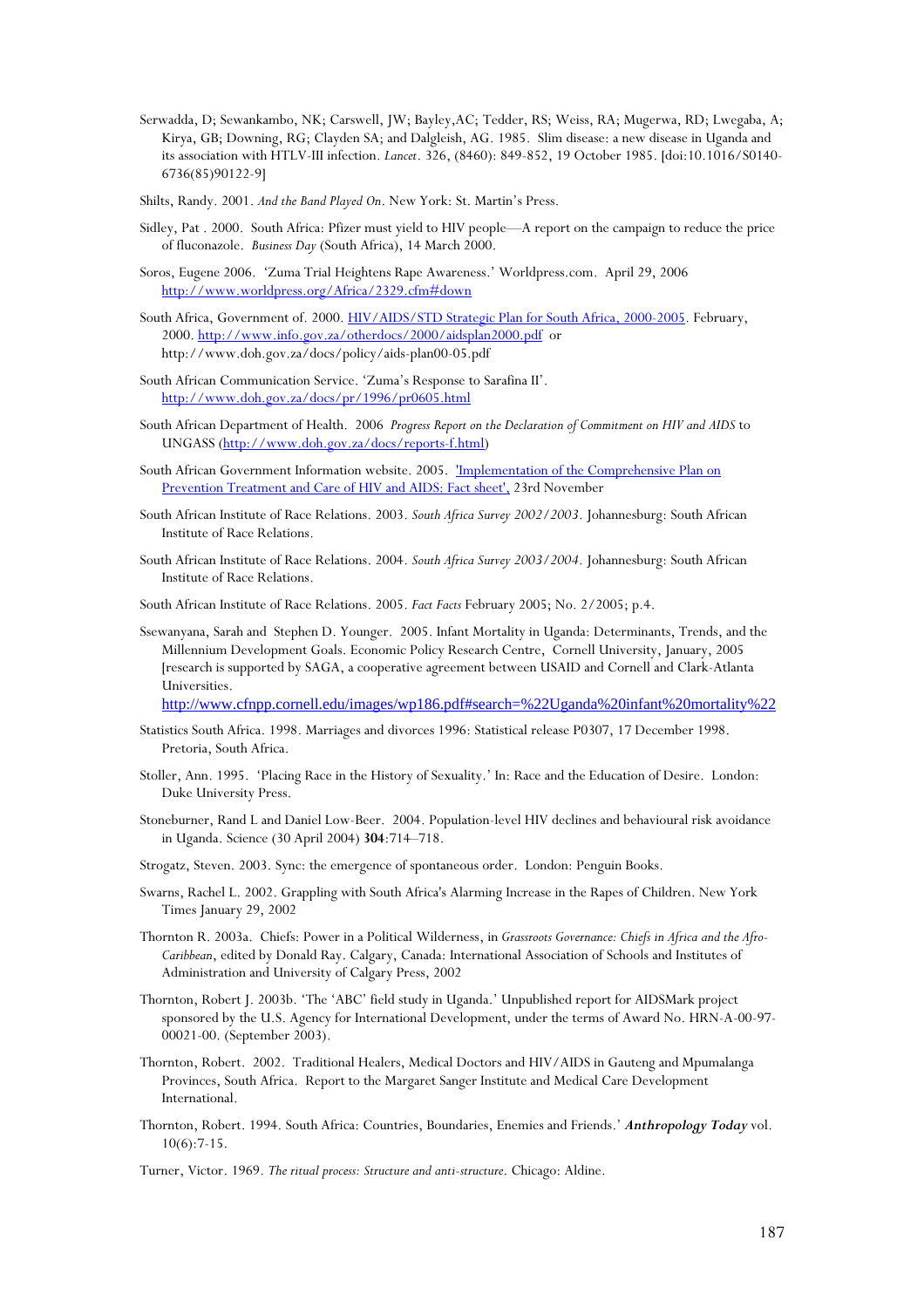- Turyasingura, Godwin B. 1989. *Sexual Behaviour and contraceptive knowledge, Attitudes and Practice among Youths of Jinja District, Uganda*. Presented for the award of the degree of Master of Arts (Demography) of Makerere University. 1989. Unpublished dissertation.
- Udjo EO. 1998. Marital patterns and fertility in South Africa: the evidence from the 1996 population Census. Unpublished monograph, Pretoria: Statistics South Africa, 1998 http://www.iussp.org/Brazil2001/s40/S43\_P01\_Udjo.pdf.
- Uganda AIDS Commission. 2002. Twenty Years of HIV/AIDS in the world: Evolution of the Epidemic and Response in Uganda. 8 page brochure. September 2002. http://www.aidsuganda.org; email: uacnadi@imul.com.
- Uganda AIDS Commission. 2003. 'AIDS Control in Uganda: The Multisectoral Approach.' The Uganda AIDS Commission, February 1993.
- Uganda AIDS Commission. 1993. AIDS Control in Uganda: The Multi-sectoral Approach. [Principle planning document for MACA] February 1993. The Uganda AIDS Commission.
- DHS. 2001. Uganda Demographic and Health Survery 2000/2001, p. 75. Measure DHS+.
- Uganda Ministry of Health. 2002. *HIV/AIDS Surveillance Report*. STD/AIDS Control Programme, Ministry of Health, Uganda (and other years).
- Ugandan Ministry of Health. 1992–2002. *HIV/AIDS Surveillance Report*. STD/AIDS Control Programme. [for each of the years 1992-2002].
- UNDP. 2002. *Uganda Human Development Report 2002: The Challenge of HIV/AIDS: Maintaining the Momentum of Success*. United Nations Development Programme, Kampala, Uganda.
- UNITED NATIONS UGANDA 2005. High HIV/AIDS levels among fishing communities. Office for the Coordination of Humanitarian Affairs, Integrated Regional Information Network (IRIN) - URL: http://www.plusnews.org/AIDSreport.asp?ReportID=5044&SelectRegion=East\_Africa&SelectCountry=U **GANDA**
- van der Vliet, V. 1994. Apartheid and the politics of AIDS. In D A Feldman (ed.), *Global AIDS Policy.* Westport, CT: Bergin & Garvey.

Van der Vliet, V. 1996. *The politics of AIDS*. London: Bowerdean.

- van der Vliet, Virgina. 2001. AIDS: Losing "the new struggle"? *Daedalus*; 130(1) 151–186. Winter 2001
- Van der Vliet, Virginia. 2004. South Africa divided against AIDS: a crisis in leadership. In: *AIDS and South Africa: the social expression of a pandemic*, edited by Kyle D. Kauffman and David Lindauer, Houndmills, Hampshire, UK: Palgrave/Macmillan.
- van Dijk, Rijk A. 2000. Christian Fundamentalism in Sub-Saharan Africa: The case of Pentecostalism OCCASIONAL PAPER, Centre of African Studies University of Copenhagen. [ISBN 87-986741-2-9] February 2000.

[http://www.teol.ku.dk/cas/nyhomepage/mapper/Occasional%20Papers/Occ\_Van%20Dikj%20(internet %20ver).doc ]

- Van Onselen, Charles. 1984. *The Small Matter of a Horse: The Life of 'Nongoloza' Mathebula*, *1867–1948*. Johannesburg: Ravan Press.
- Vance, Carole S. 1999 [1991]. Anthropology Rediscovers Sexuality: A Theoretical Comment'. In *Culture, Society and Sexuality: A Reader*, edited by Richard Parker and Peter Aggleton. London: UCL Press [Originally published in *Social Science and Medicine* 33(8), 1991.]
- Wakabi, W. 2006. Condoms still contentious in Uganda's struggle over AIDS. *Lancet*, 367 (9520): 1387–1388; 29 April 2006-5 May 2006.
- Wasswa, Henry. 2005. 'Survey: Uganda HIV Prevalence Rate High', *Washington Post* (via *The Associated Press*), Tuesday, May 3, 2005; 12:06 PM. Accessed 12 May 2005 at http://www.washingtonpost.com/wpdyn/content/article/2005/05/03/AR2005050300658.html or http://www.body1.com/news/index.cfm/2/13566/1 .

Watts, Duncan. 2003. *Six Degrees: The Science of a Connected Age*. London: Heinemann.

Wawer, M J, and D. Serwadda, S D Musgrave, J K Konde-Lule, M Musagara and N Sewankambo. 1991. Dynamics of HIV-1 infection in a rural district of Uganda. *British Medical Journal*. 383: 1303-1308.